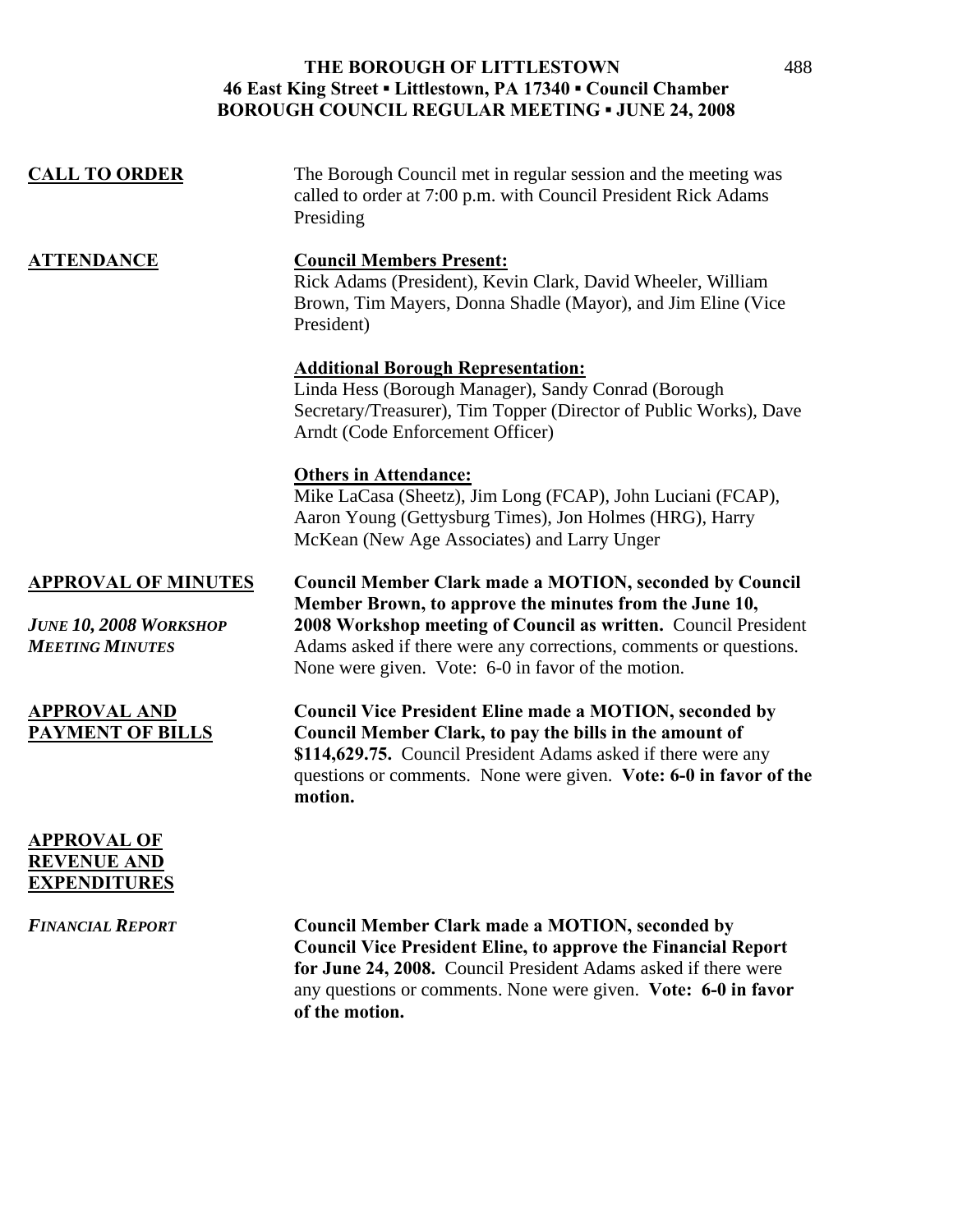## **UNFINISHED BUSINESS**

| <b>COMCAST FRANCHISE</b><br><b>AGREEMENT</b>                                            | <b>Council Member Clark made a MOTION, seconded by Council</b><br><b>Member Mayers, to approve the Comcast Franchise Agreement</b><br>as presented to Council. Council President Adams asked if there<br>were any questions or comments. None were given. Vote: 6-0 in<br>favor of the motion.                                                                                                                                                                                                                                                                                                                                                                                                                                                                                                                                        |
|-----------------------------------------------------------------------------------------|---------------------------------------------------------------------------------------------------------------------------------------------------------------------------------------------------------------------------------------------------------------------------------------------------------------------------------------------------------------------------------------------------------------------------------------------------------------------------------------------------------------------------------------------------------------------------------------------------------------------------------------------------------------------------------------------------------------------------------------------------------------------------------------------------------------------------------------|
| <b>ADVERTISE AN ORDINANCE</b><br><b>REGARDING POLITICAL SIGNS</b>                       | <b>Council Member Clark made a MOTION, seconded by Council</b><br>Vice President Eline, to advertise an Ordinance to amend the<br>following Littlestown Zoning Ordinances, Chapter 73, Article<br>100, Section 102.3; Article 700, Section 701.2, Paragraph B, Sub<br>Paragraph 7; Article 700, Section 701.2, Paragraph D; Article<br>700, Section 701.3, Paragraph E; Article 700, Section 701.4;<br>Article 700, Section 701.5; Article 700, Section 701.6; Article 700,<br>Section 701.7; Article 900, Section 902.7; Article 900 Section<br>904.1 and Chapter 45 of the Littlestown Borough Code, Article<br>II Section 45-8 regarding political signs for a Public Hearing on<br>July 22, 2008. Council President Adams asked if there were any<br>questions or comments. None were given. Vote: 6-0 in favor of the<br>motion. |
| <b>ADVERTISE AN ORDINANCE</b><br><b>REGARDING WATER SHUT</b><br><b>OFF PROCEDURES</b>   | <b>Council Member Clark made a MOTION, seconded by Council</b><br>Vice President Eline, to advertise an Ordinance adopting<br>procedures for public water and sewer services billing, collection<br>and water shut-off amending Section 70-23 and 70-24 of Article<br>III of Chapter 70 of the Littlestown Borough Code amended<br>with the removal of mobile homes and trailer parks. Council<br>President Adams asked if there were any questions or comments.<br>None were given. Vote: 6-0 in favor of the motion.                                                                                                                                                                                                                                                                                                                |
| <b>ADVERTISE AN ORDINANCE</b><br><b>REGARDING SNOW REMOVAL</b><br><b>IN CUL-DE-SACS</b> | <b>Council Vice President Eline made a MOTION, seconded by</b><br><b>Council Member Mayers, to advertise an Ordinance</b><br>amending Chapter 68, Article III-A, Sections 68-25.1 of the<br><b>Littlestown Borough Code relating to designated Snow</b><br><b>Emergency Routes and snow removal in Borough cul-de-sacs.</b><br>Council President Adams asked if there were any questions or<br>comments. None were given. Vote: 6-0 in favor of the motion.                                                                                                                                                                                                                                                                                                                                                                           |
| <b>REQUEST FOR GOOD OLD DAYS</b>                                                        | <b>Council Vice President Eline made a MOTION, seconded by</b><br><b>Council Member Brown, to approve the following request from</b><br>the Good Old Days Committee:<br>Use of Crouse Park on August 16, 2008, with preparation<br>1.<br>starting on August 15, 2008;                                                                                                                                                                                                                                                                                                                                                                                                                                                                                                                                                                 |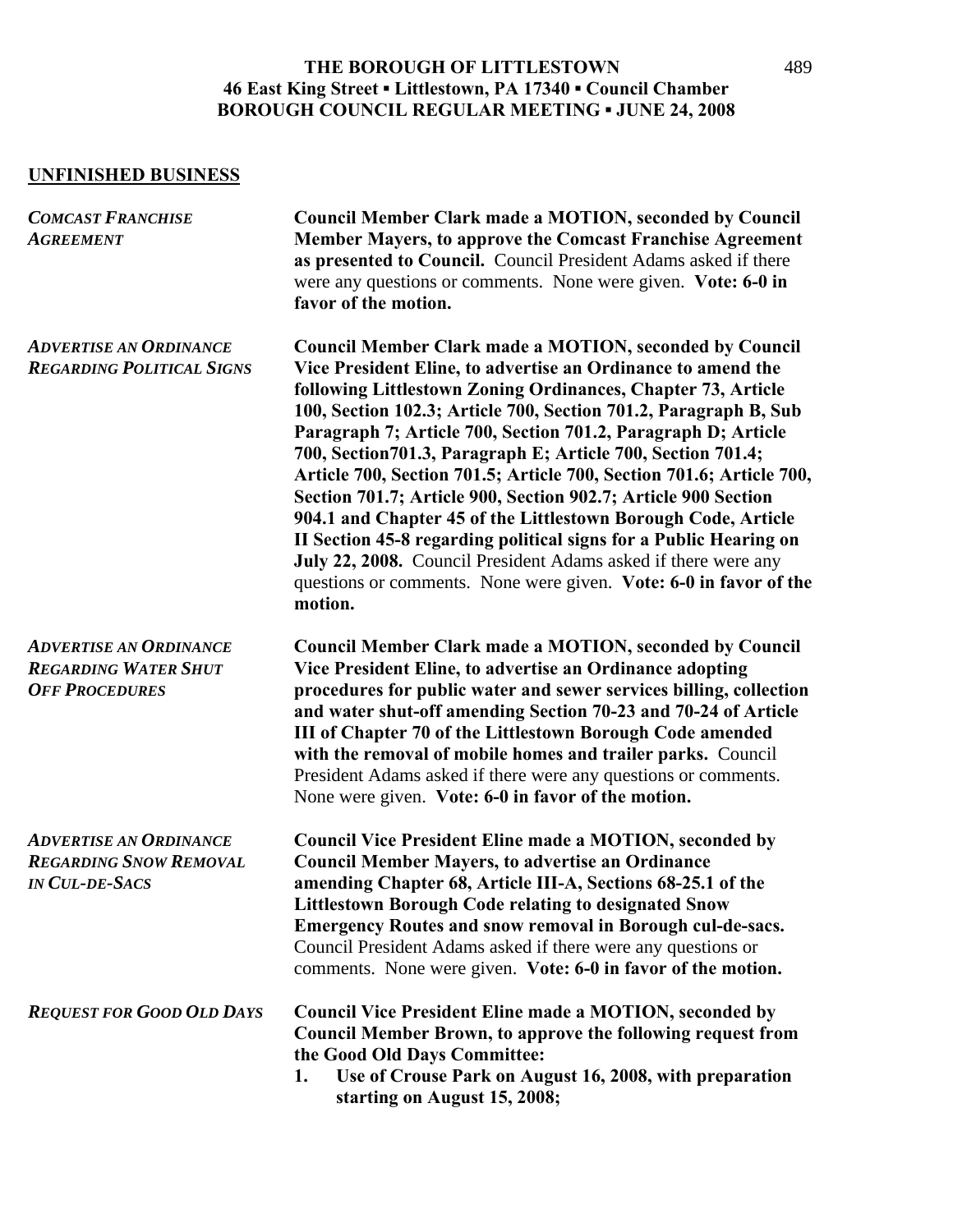| <b>REQUEST FOR GOOD OLD DAYS</b><br>(CONTINUED)              | 2.<br>Roads blocked off to thru traffic around park<br>and on Glenwyn Drive on August 16, 2008 from<br>6:00 a.m. to 5:00 p.m.;<br>Public rest room facilities at Maple Avenue be open;<br>3.<br>Vendor parking be allowed at Maple Avenue Park;<br>4.<br>5.<br>Place ramps for access over curbs at Crouse Park                                                                                              |
|--------------------------------------------------------------|--------------------------------------------------------------------------------------------------------------------------------------------------------------------------------------------------------------------------------------------------------------------------------------------------------------------------------------------------------------------------------------------------------------|
| <b>NEW BUSINESS</b>                                          |                                                                                                                                                                                                                                                                                                                                                                                                              |
| <b>REQUEST FROM YMCA</b><br><b>5K RACE</b>                   | <b>Council Member Clark made a MOTION, seconded by</b><br>Council Member Wheeler, to approve the request from the<br>YMCA to use Parkway Drive from 6:00 p.m. to 7:00 p.m. on<br>Thursday, July 31, 2008 for the 10 <sup>th</sup> Annual "Every Child is a<br>Gift" 5K Race. Council President Adams asked if there were any<br>questions or comments. None were given. Vote: 6-0 in favor of the<br>motion. |
| <b>REQUEST FROM ADAMS</b><br><b>COUNTY TRANSIT AUTHORITY</b> | The Adams County Transit Authority is requesting a donation.<br>Council requested more information on the transportation<br>provided to Littlestown. Decision on a donation will not be made<br>until Council receives more information.                                                                                                                                                                     |
| <b>REQUEST FROM ADAMS</b><br><b>COUNTY SPCA</b>              | <b>Council Member Clark made a MOTION, seconded by Council</b><br>Member Eline, to table the request from the Adams County<br><b>SPCA for a donation to the Finance Committee.</b> Council<br>President Adams stated this was a non-agenda item and asked if<br>there were any public questions or comments. None were given.<br>Vote: 6-0 in favor of the motion.                                           |
| <b>REPORTS</b>                                               |                                                                                                                                                                                                                                                                                                                                                                                                              |
| <b>BOROUGH ENGINEER - HRG</b>                                | Jonathan Holmes with Herbert, Rowland and Grubic gave Council<br>updates on the following projects:<br>King and Queen Streescape<br>1.<br>2.<br>Monarch & Boyer Streets<br>3.<br>Sells Parking Lot Improvements<br><b>Lumber Street</b><br>4.<br>Pavement Management Program<br>5.<br><b>Quarry Filtration</b><br>6.<br>7.<br>Act 537 PADEP Sewage Facilities Plan update<br>8.<br><b>Plan Reviews</b>       |
| <b>BOROUGH MANAGER</b>                                       | Borough Manager Hess stated that her monthly report was provided<br>earlier to Borough Council.                                                                                                                                                                                                                                                                                                              |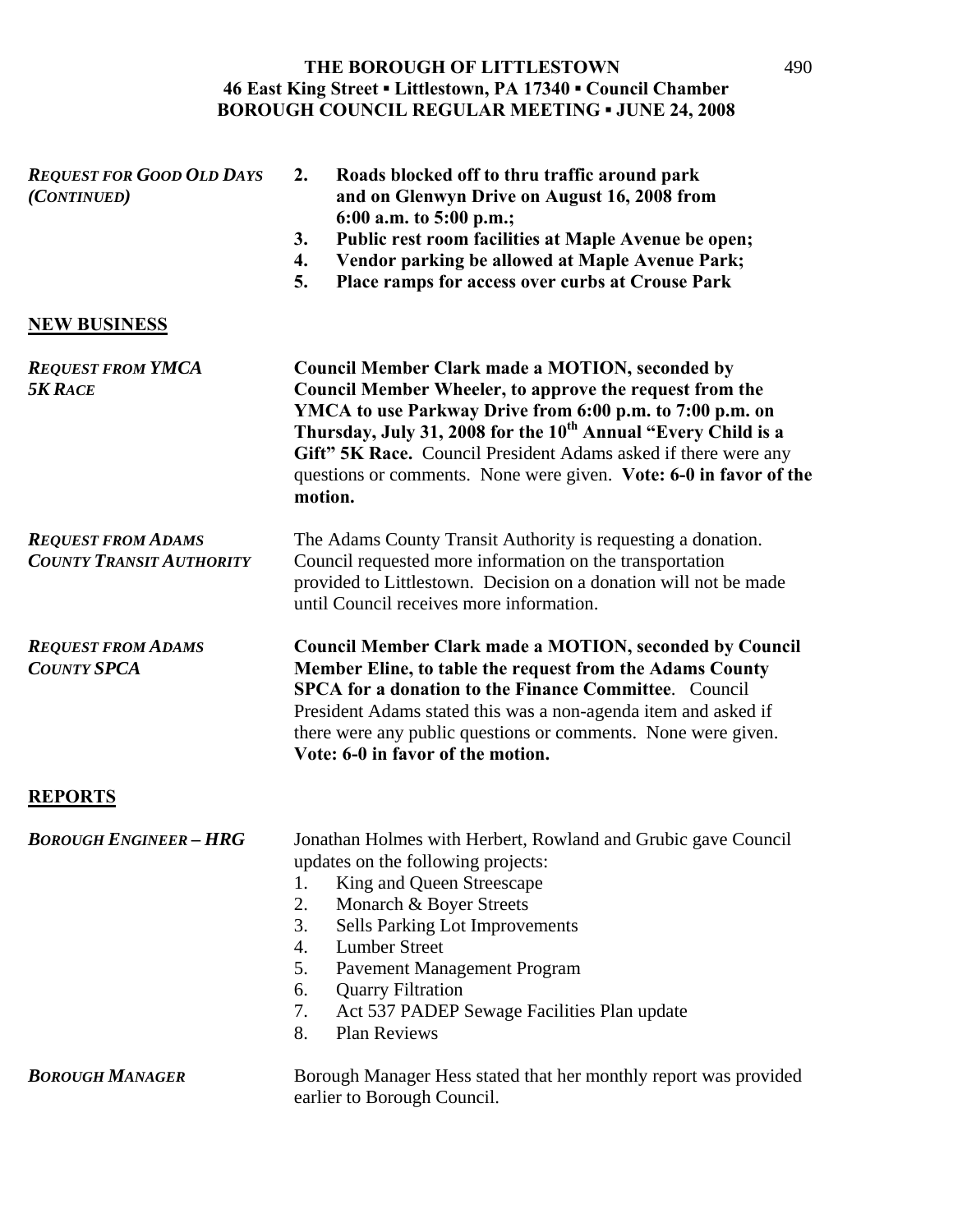| <b>MAYOR/CHIEF OF POLICE</b>                                                                           | Mayor, Shadle stated that a total of \$5,273.60 was turned into the<br>Borough. This is a combined total of the Mayor and Police fines.                                                                                                                                                                                                                                                                                                                                                                                                     |
|--------------------------------------------------------------------------------------------------------|---------------------------------------------------------------------------------------------------------------------------------------------------------------------------------------------------------------------------------------------------------------------------------------------------------------------------------------------------------------------------------------------------------------------------------------------------------------------------------------------------------------------------------------------|
| <b>DIRECTOR OF PUBLIC WORKS</b>                                                                        | Tim Topper, Director of Public Works stated that his monthly report<br>was provided earlier to Borough Council.                                                                                                                                                                                                                                                                                                                                                                                                                             |
| <b>CODE ENFORCEMENT OFFICER</b>                                                                        | Dave Arndt, Code Enforcement Officer stated that his monthly<br>report was provided earlier to Borough Council.                                                                                                                                                                                                                                                                                                                                                                                                                             |
| <b>CHIEF WATER/SEWER</b><br><b>OPERATOR</b>                                                            | The water/sewer supervisors report was provided earlier to Borough<br>Council.                                                                                                                                                                                                                                                                                                                                                                                                                                                              |
| <b>APPROVAL OF REPORTS</b>                                                                             | Council Vice President Eline made a MOTION, seconded by<br>Council Member Brown, to accept the reports as written. Council<br>President Adams asked if there were any questions or comments.<br>None were given. Vote: 6-0 in favor of the motion.                                                                                                                                                                                                                                                                                          |
| <b>REPORTS OF BOARDS</b><br><b>COMMISSIONS AND</b><br><b>COMMITTEES</b>                                |                                                                                                                                                                                                                                                                                                                                                                                                                                                                                                                                             |
| <b>RECREATION BOARD</b>                                                                                | Minutes of June 17, 2008 meeting were submitted. No action is<br>required.                                                                                                                                                                                                                                                                                                                                                                                                                                                                  |
| <b>PLANNING COMMISSION</b>                                                                             |                                                                                                                                                                                                                                                                                                                                                                                                                                                                                                                                             |
| <b>APPROVAL OF A WAIVER TO</b><br><b>SUBMIT PRELIMINARY/FINAL</b><br><b>PLAN FOR SHEETZ STORE #141</b> | <b>Council Member Clark made a MOTION, seconded by Council</b><br>Vice President Eline, to approve a waiver to submit<br>preliminary/final plan for the Final Land Development Plan for<br>35 East King Street, Sheetz Store #141, of Littlestown,<br>Pennsylvania. Council President Adams asked if there were any<br>questions or comments. None were given. Vote: 6-0 in favor of the<br>motion.                                                                                                                                         |
| <b>APPROVAL OF A WAIVER OF A</b><br><b>DUMPSTER ALONG EAST</b><br><b>CHARLES STREET (ALLEY)</b>        | <b>Council Member Clark made a MOTION, seconded by Council</b><br>Member Wheeler, to approve a waiver to allow a dumpster<br>along East Charles Street (alley) to be inside the required<br>setbacks as far from the Alley as other buildings in that section<br>of East Charles Street for the Final Land Development Plan for<br>35 East King Street, Sheetz Store #141, of Littlestown,<br>Pennsylvania. Council President Adams asked if there were any<br>questions or comments. None were given. Vote: 6-0 in favor of the<br>motion. |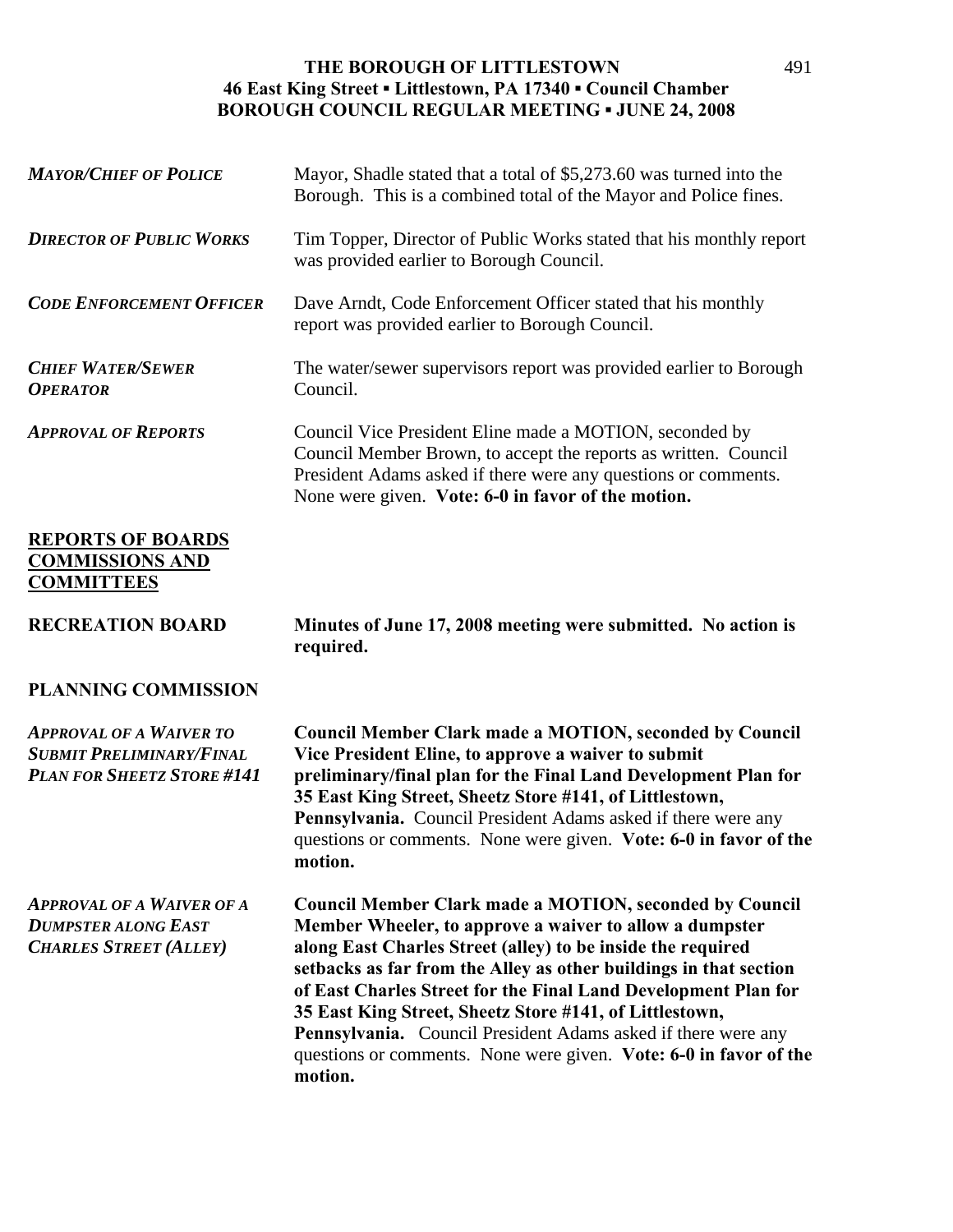| <b>APPROVAL OF A WAIVER FOR</b><br><b>RELIEF FROM SITE DISTANCES</b>              | <b>Council Member Clark made a MOTION, seconded by Council</b><br>Member Wheeler, to approve a waiver to provide relief from the<br>site distances at East Charles and Riden Alley and Riden Alley<br>and East King Street for the Final Land Development Plan for<br>35 East King Street, Sheetz Store #141, of Littlestown,<br>Pennsylvania. Council President Adams asked if there were any<br>questions or comments. None were given. Vote: 6-0 in favor of the<br>motion.                                                                                                                                                                        |
|-----------------------------------------------------------------------------------|-------------------------------------------------------------------------------------------------------------------------------------------------------------------------------------------------------------------------------------------------------------------------------------------------------------------------------------------------------------------------------------------------------------------------------------------------------------------------------------------------------------------------------------------------------------------------------------------------------------------------------------------------------|
| <b>APPROVAL OF A WAIVER FOR</b><br><b>LOT COVERAGE REQUIREMENT</b>                | <b>Council Member Clark made a MOTION, seconded by Council</b><br>Member Wheeler, to approve a waiver of the lot coverage<br>requirement for the Final Land Development Plan for 35 East<br>King Street, Sheetz Store #141, of Littlestown, Pennsylvania.<br>Council President Adams asked if there were any questions or<br>comments. None were given. Vote: 6-0 in favor of the motion.                                                                                                                                                                                                                                                             |
| <b>APPROVAL OF THE FINAL LAND</b><br><b>DEVELOPMENT PLAN FOR</b><br><b>SHEETZ</b> | <b>Council Member Clark made a MOTION, seconded by Council</b><br>Vice President Eline, to approve the recommendation from the<br>Planning Commission for the approval of the Final Land<br>Development Plan for 35 East King Street, Sheetz Store #141, of<br>Littlestown, Pennsylvania, contingent upon a Development<br>Approval Agreement being signed. Council President Adams<br>asked if there were any questions or comments. None were given.<br>Vote: 6-0 in favor of the motion.                                                                                                                                                           |
| <b>REQUEST OF CHANGE OF</b><br>OCCUPANCY AT 102-104<br><b>NEWARK STREET</b>       | <b>Council Member Clark made a MOTION, seconded by Council</b><br>Member Brown, to approve the recommendations of the<br>Littlestown Planning Commission to approve the renovation and<br>change of occupancy of 102-104 Newark Street, Keith Crawmer,<br>and with the understanding that once the detached structure,<br>known as "Rips Crab Shack", is no longer in business that the<br>use within that structure no longer be for retail business<br>enterprises and the building or area to be used for parking.<br>Council President Adams asked if there were any questions or<br>comments. None were given. Vote: 6-0 in favor of the motion. |
| <b>COMMUNITY RELATIONS</b>                                                        |                                                                                                                                                                                                                                                                                                                                                                                                                                                                                                                                                                                                                                                       |
| <b>CLARIFICATION OF THE SENIOR</b><br><b>CENTER</b>                               | Committee Chairman, Brown stated that there was a mis-<br>understanding at the June 10, 2008 Workshop meeting regarding the                                                                                                                                                                                                                                                                                                                                                                                                                                                                                                                           |

Littlestown Senior Center. The Center is open to various organizations in the area for use. In order to use the Center the organization must go through the Centers manager for scheduling

and a usage agreement must be signed.